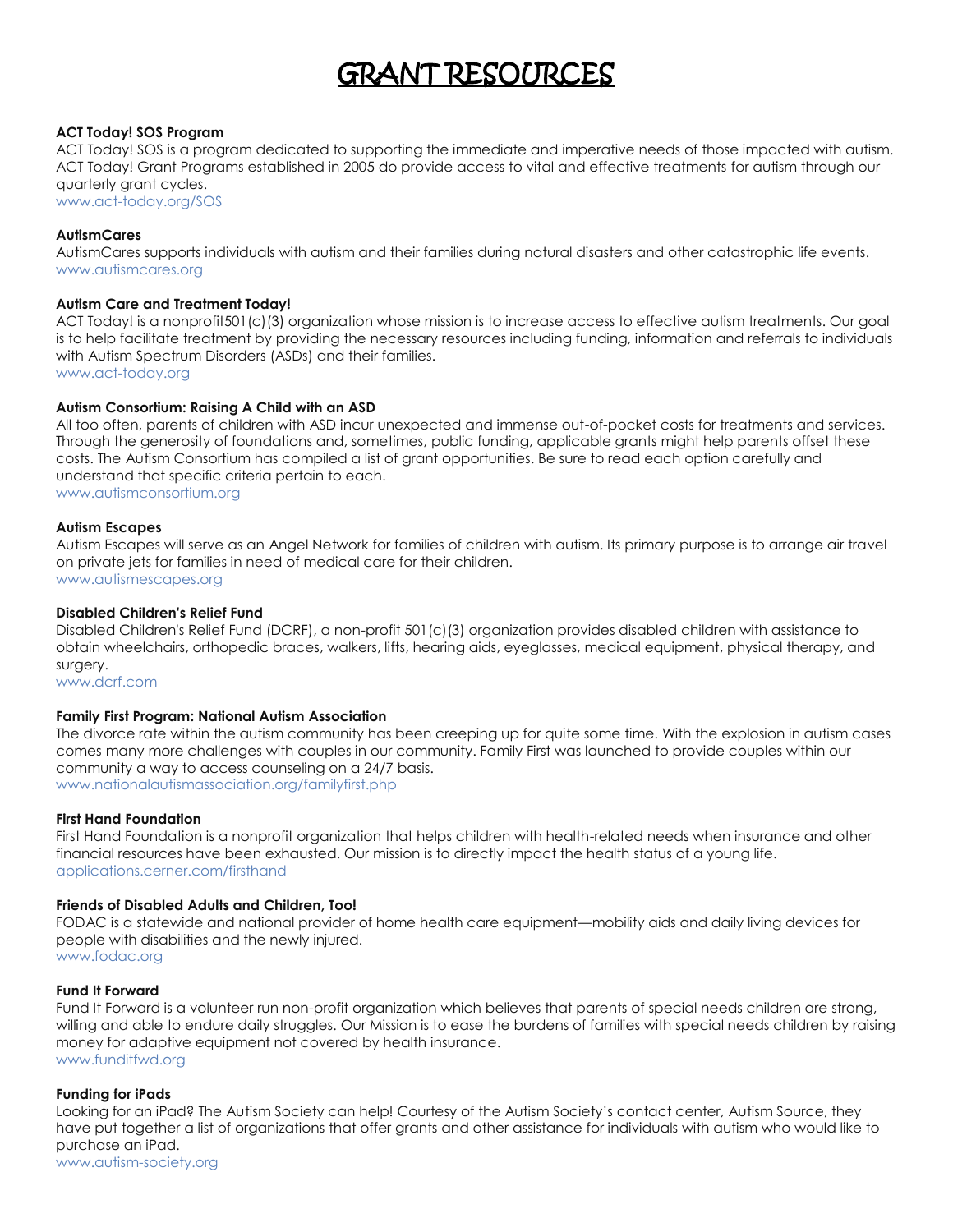In addition, Special Needs Apps for Kids has also put together a list of iPad funding opportunities. [SNApps4Kids.com](http://www.snapps4kids.com/funding-sources-directory/)

# **Generation Rescue Family Grant Program**

This program's grants are designed to provide support to individuals and families affected by Autism Spectrum Disorders. Each grant recipient will receive: two doctor visits with a specially-trained physician who treats autism; vitamins, minerals and supplements for 90 days; a Generation Rescue Rescue mentor; dietary intervention training. [www.generationrescue.org](http://www.generationrescue.org/)

# **Helping Hand Program: National Autism Association**

The Helping Hand Program provides families with financial assistance in getting necessary biomedical treatments, supplements and therapy services for their autistic chil[d.](http://www.nationalautismassociation.org/helpinghand.php) [www.nationalautismassociation.org/helpinghand.php](http://www.nationalautismassociation.org/helpinghand.php)

## **Lend4Health**

Lend4Health facilitates community-based, interest-free "micro-loans" as a creative funding option for individuals seeking optimal health. Currently, Lend4Health is facilitating loans for the "biomedical" treatment of children and adults with autism spectrum disorders. Other health issues may be included on Lend4Health in the future. [lend4health.blogspot.com](http://lend4health.blogspot.com/)

## **Loud Mommy**

Our goal is to provide iPad's for families in need. Finances and child's condition are the deciding factors for Loud Mommy. Applicants will be reviewed by a committee. Supplies will be limited to donations received. [loudmommy.com](http://loudmommy.com/)

## **MyGOAL Inc. Enrichment Grant**

MyGOAL Inc. is proud to offer a grant program that will enable families to take advantage of socialization and educational opportunities designed for individuals with special needs. The purpose of the grants is to enrich the body, mind, and spirit of individual(s) with Autism Spectrum Disorders, resulting in a higher quality of life. [mygoalautism.org](http://mygoalautism.org/grantsandprograms/index.htm)

# **National Listening Scholarship Foundation**

The National Listening Scholarship Foundation (NLSF) is a non-profit organization which provides scholarships to qualified individuals and families with listening and learning difficulties for participation in approved training and Applied Behavioral Analysis (ABA) programs. Scholarship recipients may include individuals with ADD/ADHD, Asperger's Syndrome, Autism, Dyslexia, and Speech, Language or other Learning Disabilities. [www.listeningfoundation.org](http://www.listeningfoundation.org/)

**The Olive You Foundation**

Our purpose is to provide grants to help children who have speech and language disorders. Our goal is to allow children with communication difficulties the chance to better express themselves. The Olive You Foundation strives to provide children the opportunity to receive assistance to help improve their communication. [www.theoliveyoufoundation.org](http://www.theoliveyoufoundation.org/)

## **Patient Advocate Foundation**

Find out what is available in your community. Information available on: Children's Health Insurance Programs, Community Referral, Disability Services, Financial Assistance, Food Stamps, Health Care, Insurance, Legal, Medication/Drug Assistance and Special Needs.

[www.patientadvocate.org](http://www.patientadvocate.org/)

## **Small Steps in Speech**

Small Steps in Speech assists children with speech and language disorders by funding supplemental therapies and treatments for individuals as well as grants to charitable organizations who serve children with communicative disorders. Our goal is to give children the chance to better express themselves in the world in which we live. [www.smallstepsinspeech.org](http://www.smallstepsinspeech.org/)

## **Social Security and SSI Disability Claims**

We help individuals WIN Social Security Disability Insurance (SSDI) and Supplemental Security Insurance (SSI) benefits. Our informative website provides a wealth of information and support in obtaining SSDI and SSI claims. We have been disability advocates for nearly 40 years and provide an easy and effective way to help individuals successfully obtain disability awards.

[www.disability-claims.net](http://www.disability-claims.net/)